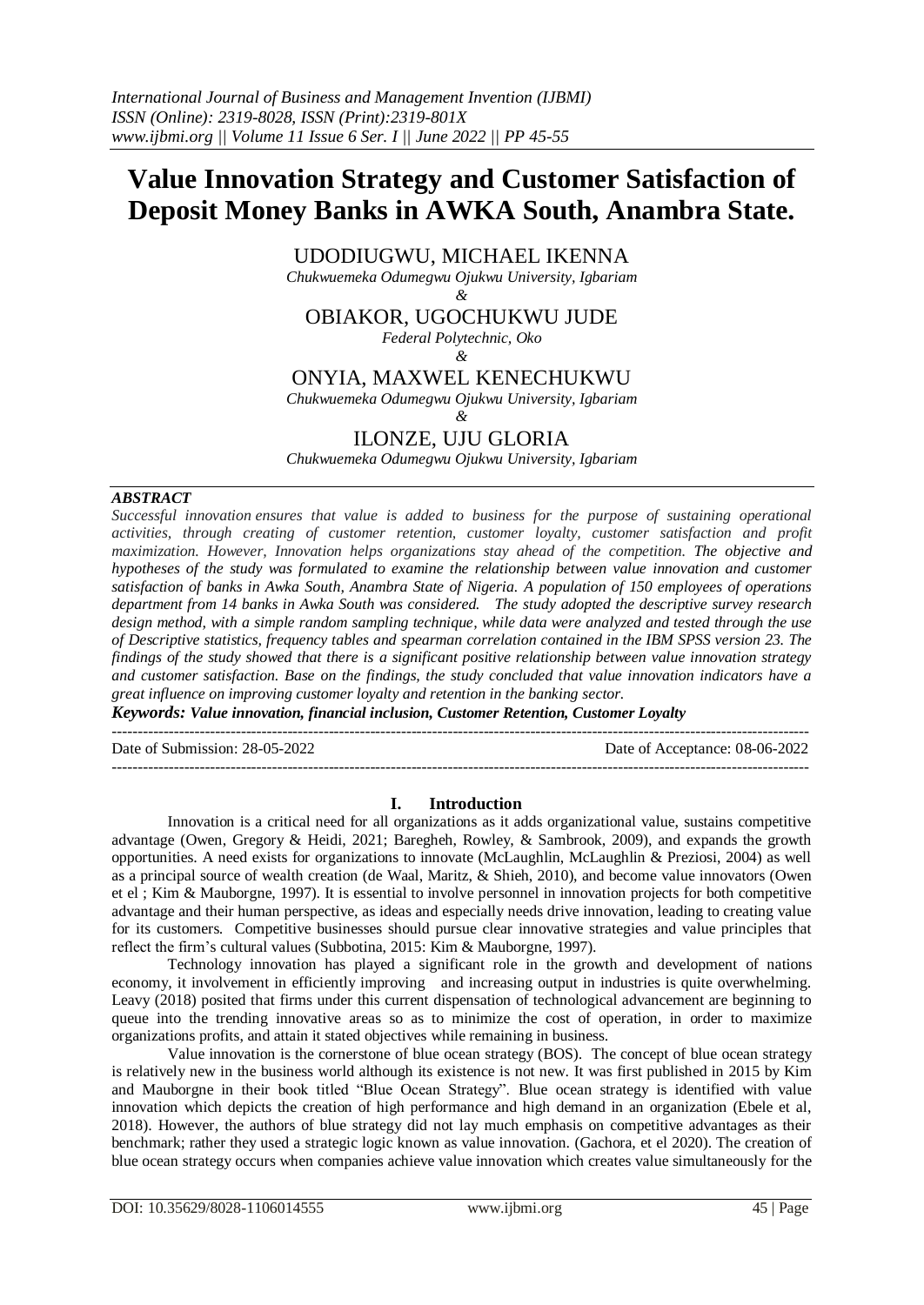company and customer (Papazov and Mihaylova, 2016). Mauborgne in the book titled "Blue Ocean Strategy". Blue ocean strategy is identified with value innovation.

According to Yang and Jang (2020), "Corporate sustainability will be of great benefit only when the business model includes a goal of sustainability". The improvements of a sustainability-oriented form of innovations are beyond technological changes in processes, operation practices, business models, and business systems (Kneipp, Gomes, Bichueti, Frizzo and Perlin, 2019).

According to Laura (2021), Nokia was once known for being remarkably adaptive and forwardthinking, and so its eventual demise was a surprising one. The company consistently invested in research and development and [invented its first](https://www.newyorker.com/business/currency/where-nokia-went-wrong) smartphone in 1996. But in the years that followed, Nokia failed to acknowledge the significance of software, including apps, and underestimated the rapid transition to smartphones. In 2007, Nokia was earning more than 50% of all profits in the mobile-phone industry but most of those profits were not coming from smartphones. By 2013, Nokia had just [3%](https://www.newyorker.com/business/currency/where-nokia-went-wrong) of the global smartphone market and in August of the same year, it sold its handset business to Microsoft for \$7.2 billion.

Poorna (2018), posited that Kodak was the [most famous and revolutionary name](https://startuptalky.com/kodak-bankruptcy-case-study/) in the world of photography and videography. The company was largely responsible for developing cameras that were portable, affordable, transportable, and ultimately accessible to the average household. However, Kodak failed to adapt to trending innovation following the invention of the digital camera in 1975. The company long maintained the belief that its customers would continue to appreciate and value a printed image over a digital one, but by the time they halted sales of traditional film cameras in 2004, it was too late to recover their losses.

### **1.2 Statement of the Problem**

The financial sector provides an enabling environment for economic growth and development, productive activities, financial intermediation, capital formation and management of the payments system (CBN, 2017). The CBN (2018) half quarter report added that the extent to which financial sector would impact on the real sector of the economy would, however, depend on the nature and magnitude of the innovations in the financial sector, these innovations can be in terms of stability in key performance indicators of the market, which play a big role in the process of financial intermediation.

The Banking sector is one of the most vibrant and fastest to respond to new technologies in the global market, and the cost of sustaining this innovation can be very capital intensive (Mwende, 2016). Similarly, this can affect products and services, and also the cost of operation in the Banking sector. More so, Customers will feel the direct impact by paying an extra amount of money to acquire new products and services or to maintain an existing transaction with their banks (Gachora, Kinyua and Kirema, 2020).

When the prices of product and services is on the increase, the impact is felt directly on the buyers who may not be able to afford a large purchase, customers are been discomforted over the possibility of the unknown, and the competitors, also worry about the change of price in other organization (Ramli, Latan, and Solovida, 2019). Rhaiem and Amara (2021) posited that competitors worry about their rivals' better quality product; this problem is so complex because the competitors can interpret a company price cut off in many ways, they also thinks that other company may try to grab the large market share or boost their present sales or increase the demand of their product in the market. It is against this backdrop that this study was carried out to examine the influence of value innovation strategy on customer satisfaction of deposit money banks in Awka South, Anambra State.

### **1.3 Objective of the Study**

The main objective of the study is to examine the relationship between value innovation strategy and customer satisfaction of banks in Awka South, Anambra State. The specific objectives are to:

1. Examine the extent of the relationship between Financial Inclusion Strategy and Customers retention of banks in Awka South, Anambra State.

2. Determine the degree of the relationship between Product Differentiation and Customer loyalty of banks in Awka South, Anambra State.

### **1.4 Research Questions**

1. To what extent does financial inclusion strategy relates with Customers retention of banks in Awka South, Anambra State?

2. To what degree does Product differentiation relates with Customer loyalty of banks in Awka South, Anambra State?

### **1.5 Research Hypotheses**

1. Ho1: There is no significant relationship between financial inclusion strategy and Customers retention of banks in Awka South, Anambra State.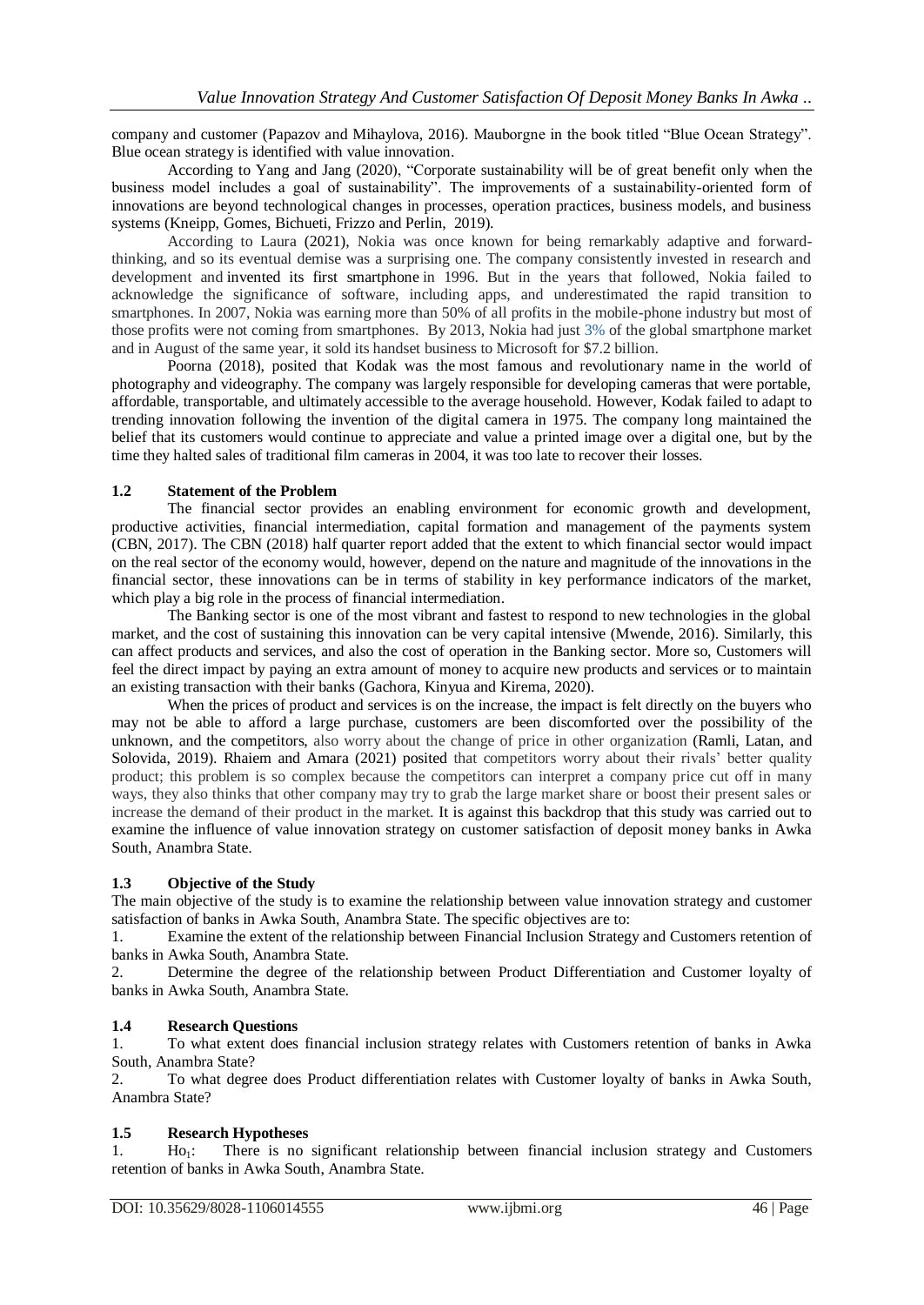2. Ho<sub>2</sub>: Product differentiation has no significant relationship with Customer loyalty of banks in Awka South, Anambra State.

### **II. Review of Related literature**

#### **2.1 Conceptual Review 2.1.1 Value Innovation**

The concept of innovation extends from ideas/concepts to products, processes, and services. Innovative organizations can alleviate market risks, develop sustainable strategies, and position the organization to accomplish long term growth, align its organizational culture and create customer value (Kumar, 2014). Innovation is not just about new technology; it begins with a need, wants, or desire. People accept that need and resulting innovation differently depending upon how they define innovation.

Value innovation is a process in which a company introduces new technologies or upgrades that are designed to achieve product differentiation and low costs Kim, Mauborgne, Renée, Olenick, and Michael, 2022). Kim et el (2022), further posited that many value innovation businesses include technology but the technology is not what attracts customers: the value the technology delivers attracts buyers. Technology is oftentimes catalytic to value creation, the technology enables the creation of value, but the technology itself is not the value Usup, Made, Christantius, and Vivy, (2020).

Janice, (2019) defined Value innovation as a practice of choosing to do new things that create value for customers and your business without being constrained by what you've done in the past, or what others are doing today. It's also about finding the sweet spot of where you can shine in creating value. She further added that Value innovation is a strategic focus for driving high growth in a business.

Value innovation is the cornerstone of blue ocean strategy. It is called "value innovation" because instead of focusing on beating the competition, organizations focus on making the competition irrelevant by creating a leap in value for buyers and your company, thereby opening up a new and an uncontested market space. Value innovation places equal emphasis on value. (Chan and Renée, 2015). Value innovation is also said to be the approach that an organization can take to establish standards (Kim and Mauborgne, 1997), which are different from competitors, and offer customers a proposal that has the possibility of being an appreciated commodity (Vargo and Lusch, 2008).

Value Innovation is considered a perceived tool for organizations, like companies, small and medium scale, and large businesses, to produce and sustain the additional competitive edge and execute the overall strategy (Jibril and Mulyani, 2021). It can also be considered as a measurement tool for the business strategy to be completed. Value Innovation is an innovative operation that is carried out on the basis of corporate planning, geared towards maximizing income and sales by developing a value curve that stands out as the heart of the business (Christa, 2020). Value Innovation has the features and skills of complicated business resource, a distinct excellence and a single area of excellence to highlight, presented as a quantitative data (Kristiane, 2020).

### **2.1.2 Financial Inclusion Strategy**

Financial inclusion has been shown to have several positive effects on poverty alleviation, private sector development, and financial sector stability (World Bank, 2014). Empirical studies from Ratna , Ihák, N'Diaye, Barajas, Mitra, Kyobe, Nian, and Reza (2015), have demonstrated that by reducing vulnerability to economic shocks, financial inclusion can be a key driver of poverty alleviation. Inclusive financial systems provide low-income adults with the tools to borrow, save, make payments, and manage risks, which in turn facilitate consumption smoothing and lessen the impacts of unexpected reductions in income that are common among those in the informal sector. World Bank (2016), depicted that the access to a range of appropriate and affordable financial products and services can also facilitate investments in human capital and boost job creation. Financial inclusion is an important tool for achieving macroeconomic stability in the economy and a veritable means of achieving sustainable economic growth (World Bank, 2015), and without inclusive financial systems, individuals must rely on their own limited savings to invest in education or become entrepreneurs and firms must rely solely on their earnings to pursue promising growth opportunities (Omar and Inaba, 2020).

### **2.1.3 Product Differentiation**

Product differentiation refers to products (or services) in order to improve consumers' satisfaction and loyalty, and hence, profitability and performance (Olawale & Margret, 2021). According to Adninan and Abukari (2013), organizations differentiate their products to avoid ruinous price competition. Product differentiation strategy calls for the development of a product or service that offers unique attributes that are valued by customers and that customers perceive to be better than or different from the products of the competition.

Product differentiation is a business strategy where firms attempt to gain competitive advantages by increasing the perceived value of their products or services relative to the firms' products or services. To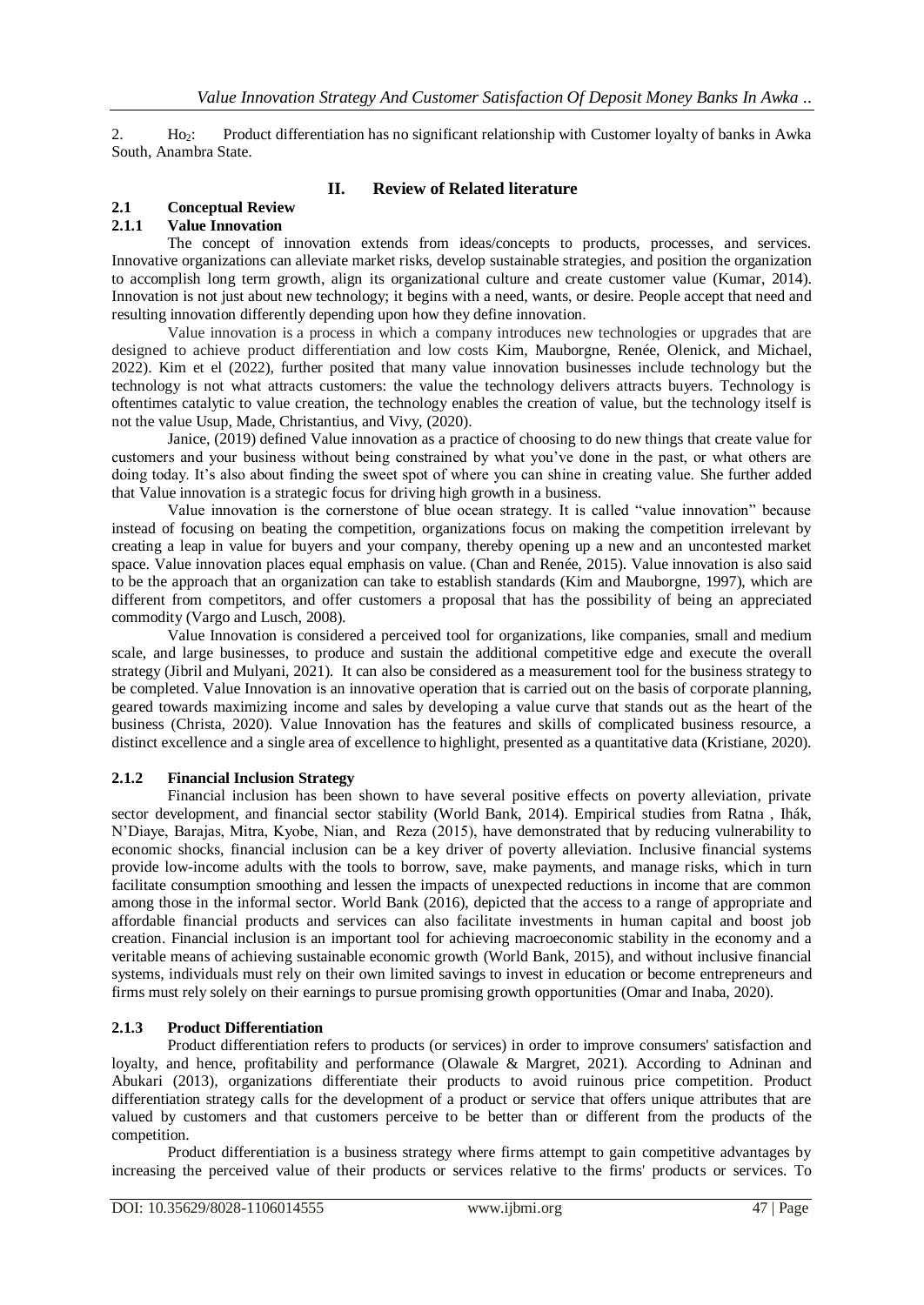implement these strategies, organizations need to have an accurate view about the current competitive situation to persuade costumers about the features of the sustainable products (Pondeville, Swaen and De Rongé, 2013). According to Rahman et al (2018), product differentiation is a business strategy that seeks to build competitive advantage with its product or service by having it "different" from other available competitive products based on features, performance, or other factors not directly related to cost and price. According to Kavale et al. (2016) product differentiation can be group into three categories, first is when an organization focuses directly on product attributes, i.e. product features, product complexity, timing of product introduction, or location. The second is when an organization focuses on the relationship between itself and its customers through product customization, consumer marketing and product reputation. The third category is by focusing on the linkage within or between firms, or a firm linkage or product mix, distribution channels and service support.

### **2.1.4 Customer Satisfaction**

Customer satisfaction is defined as a measurement that determines how happy customers are with a company's products, services, and capabilities (Bhadrappa, 2021). Customer satisfaction information, including surveys and ratings, can help a company determine how to best improve or changes its products and services. The existence of many companies on the market is conditioned with a number of satisfied customers.

According to Grzegorz and Jolanta (2011), Customers are the key factor of the existence and company development on the market. It is obvious then, that firms, which want to face the competition, need to provide valuable and unique terms to their customers, that will satisfy their needs. This satisfaction includes not only the feelings associated with the purchasing process, but also the atmosphere before and after the execution of purchases.

#### ONWUCHEKWA FAITH CHIDI, PhD IFEANYI, TITUS TOCHUKWU, PhD EKWELI, CHINYERE ESTHER

Product differentiation is a marketing strategy that businesses use to distinguish a product from similar offerings on the market. The whole essence of differentiating a product from another is to make it unique. To ensure that the customer can tell the difference between product A and product B. Narteh and Kuada (2014) assert that differentiation makes for uniqueness in ways that are valuable to customers. By this act of differentiation, companies intend to improve the value of their product over the value of related products in the market. It is a competitive business strategy whereby firms attempt to gain a competitive advantage by increasing the perceived value of their products and services relative to the perceived value of other firm's products and services (Rahman, 2011). Product differentiation is a marketing strategy that businesses use to distinguish a product from similar offerings on the market. The whole essence of differentiating a product from another is to make it unique. To ensure that the customer can tell the difference between product A and product B. Narteh and Kuada (2014) assert that differentiation makes for uniqueness in ways that are valuable to customers. By this act of differentiation, companies intend to improve the value of their product over the value of related products in the market. It is a competitive business strategy whereby firms attempt to gain a competitive advantage by increasing the perceived value of their products and services relative to the perceived value of other firm's products and services (Rahman, 2011). Product differentiation is a marketing strategy that businesses use to distinguish a product from similar offerings on the market. The whole essence of differentiating a product from another is to make it unique. To ensure that the customer can tell the difference between product A and product B. Narteh and Kuada (2014) assert that differentiation makes for uniqueness in ways that are valuable to customers. By this act of differentiation, companies intend to improve the value of their product over the value of related products in the market. It is a competitive business strategy whereby firms attempt to gain a competitive advantage by increasing the perceived value of their products and services relative to the perceived value of other firm's products and services (Rahman, 2011).

### **2.1.5 Customer Loyalty**

Loyalty is basically two-way and based on cooperation. In most cases, loyalty is attributed to people, companies and products. But when it comes to customer loyalty, the traditional definition is not valid. The theory of customer loyalty is relatively new in the sales and marketing literature (Mohsen. G, and Vahid. Y, 2022). Customer Loyalty is a sincere commitment to repurchase or re-utilize a favored product or service in the future even in the presence of strong influence of marketing activities of competitors that may cause defection (Yim, Tse, and Chan, 2008).

All marketing processes and activities are aimed at building customer loyalty and providing customer value to nurture and maintain long-run relationships (Peng and Wang, 2006). A loyal customer may accept some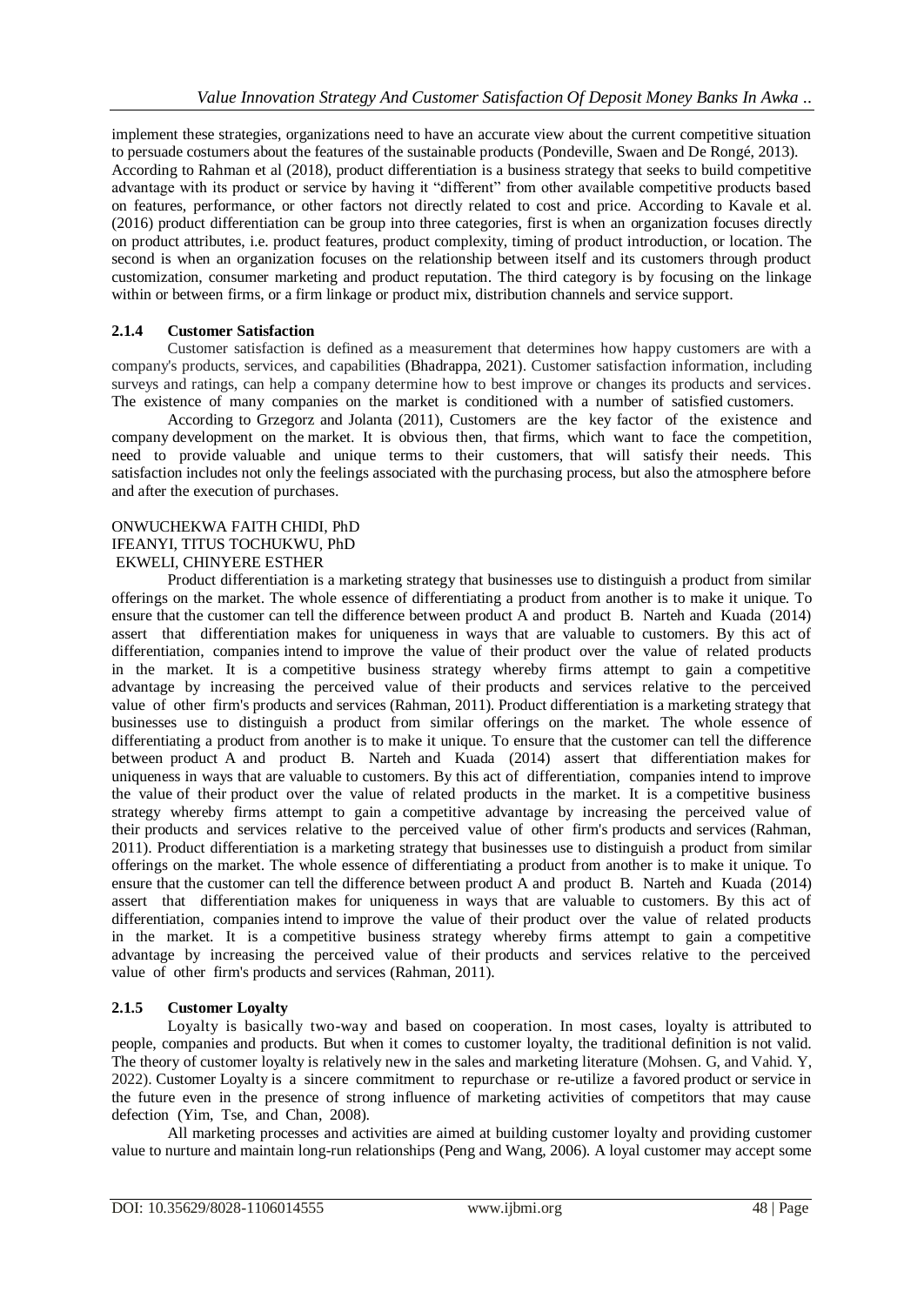awkward situation in the hope of a better future with a firm (Alrubaiee and Al-Nazer, 2010). Loyal customers show more re-buy and recommendation intentions than others (Kim et al., 2007).

According to Bowen and Shoemaker (2003) customer loyalty means the probability of a repurchase, partnering relationships and recommendations to purchase the others. Loyal customers are committed, have positive feelings about brands and submit this positive state of mind to other (Rehman, Raza, Ilyas, Faisal, and Zia, M. H. 2020). Rehman et el (2020) opined that Attitudinal loyalty leads customers towards positive intentions, re-buying and recommendations to other members of the circle, attitudinal loyalty directs toward purchase intention and ultimately towards buying behavior and re-buying behavior that is behavioral loyalty and influenced by attitudinal.

### **2.1.6 Customer Retention**

Since loyal customers are the most important assets of the company, in recent years, companies have been increasingly recognizing the importance of loyal customers and they have been giving attention to develop customer retention and loyalty programs. The fundamental purpose of customer retention efforts is to ensure to maintain relationships with value-adding customers. In recent years, companies have been increasingly recognizing the importance of loyal customers and they have been giving attention to develop customer retention and loyalty programs.

A customer retention strategy aims to retain valuable customers by reducing their defection rate; while a customer development strategy aims to increase the value of those retained customers to the company by making cross-selling and up-selling to them, and encouraging them for making word of mouth communication and customer referrals. Customer retention can be described as the process of building customer loyalty toward a particular brand, thus having customers to repurchase its products or services overtime (Danish et al., 2015).

Customer retention emphasizes repetitive patronage which is mainly associated with consumer's repurchase behavior and brand loyalty (Buttle, 2004) .In other words ,customer retention entails a long-lasting customer commitment toward a brand and maintaining such a relationship as a result of positive perceptions and past experiences (Booheneet et al., 2013; Mohamed and Borhan,2014).

#### **Financial Inclusion** Customer **Strategy Retention** Customer Value Satisfaction innovation Product Customer **Differentiation** Loyalty Figure 1

### **2.1.7 Conceptual Framework**

#### **Theoretical Review**

#### **2.2 The Chocolate Model**

The theoretical framework for the study was anchored on the Chocolate Model for innovation adoption and change. According to Dormant,(2011). The Chocolate Model focuses on innovation adoption and change which are related to an organization. It is structured around four elements: change, adopters, the change agent(s), and the organization, which was deduced as "CACAO", when made into an acronym for ease of recollection and use for planning. Unlike Rogers' Innovation Diffusion Theory, the Chocolate Model can be applied when planning for organizational change and innovation adoption. The process flows as follows:

i) First, analyze the change whether it is a new system or innovation (Dormant, 2011). This is similar to the first step of seeking knowledge that is in Rogers' (2003) adoption process.

ii) The second step is to analyze the adopters of the change.

iii) Third, identify the change agents. At this point, a plan is developed.

iv) The fourth and last step is to examine the organization where the change process is expected to occur as well as analyzing the larger context of the organizational change, how it impacts other aspects of the whole organization. Before implementing, the plan may be revised based on the outcomes of the organizational analysis (Dormant, 2011).

The Chocolate Model aligns well with Technology Acceptance Model (TAM) in that change characteristics are similar. As in TAM, adopters look at the relative advantage of the innovation or change (Dormant, 2011) which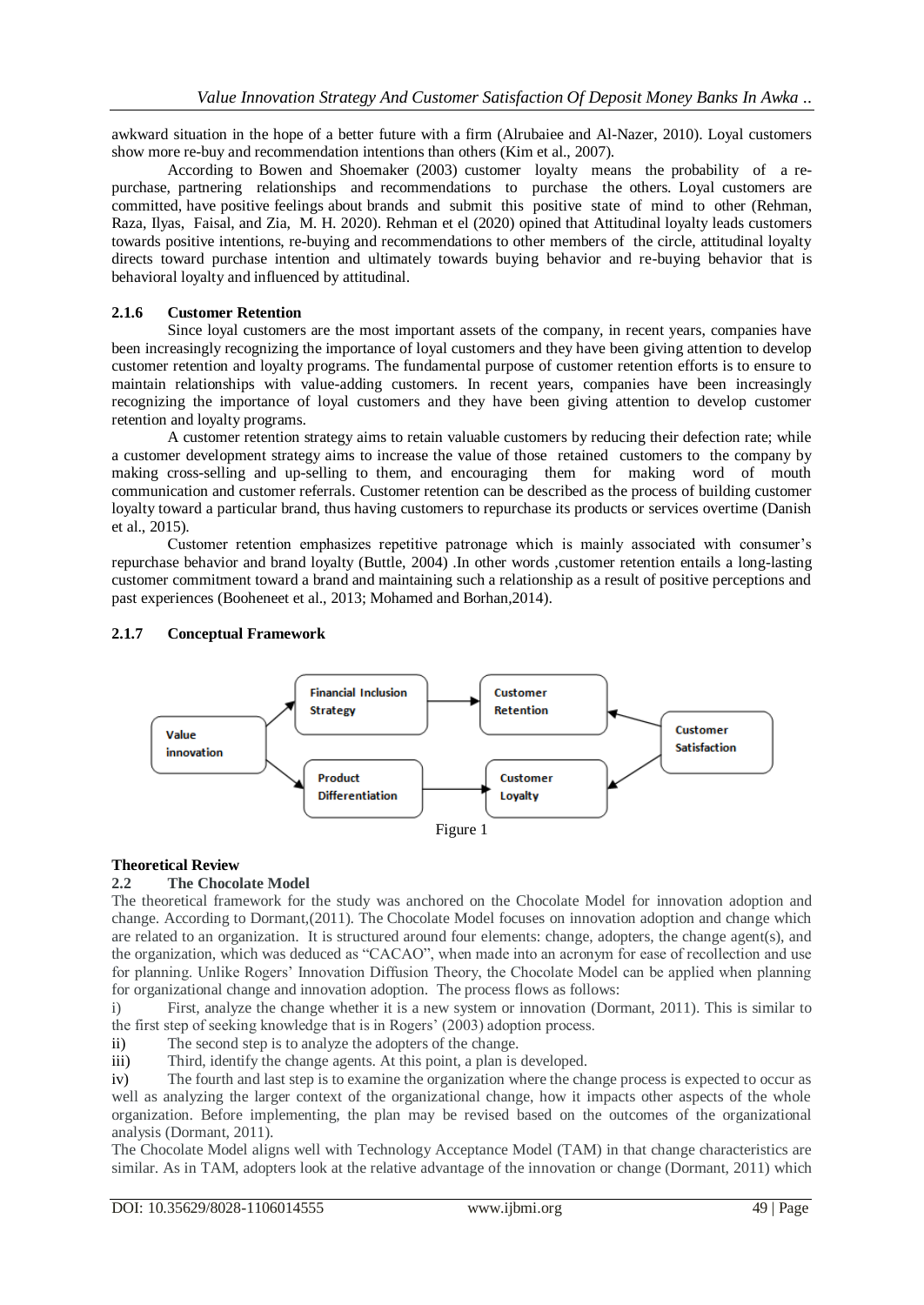is referred to as the "perceived usefulness" in TAM (Straub, 2009). Adopters also look at the simplicity and compatibility the innovation represents the "perceived ease of use" in TAM (Dormant, 2011; Straub, 2009). Two elements not discussed in TAM but called out in the Chocolate Model are the adaptability of the innovation to the specific needs of the adopters and the social impact of the change – what the change will mean for the social structure and climate of the organization (Dormant, 2011).

## ONWUCHEKWA FAITH CHIDI, PhD IFEANYI, TITUS TOCHUKWU, PhD

#### EKWELI, CHINYERE ES **2.3 Empirical Review**

Gachora and Kirema (2020), carried out a research on the Influence of Value Innovation Strategy on the Financial Performance of Manufacturing Firms in Kenya, their objective of the study was to establish the influence of value innovation on the performance of manufacturing firms in Kenya. The study found out that reducing factors like production time and wastages positively affect performance of manufacturing firms, and also that creating factors like new products and new manufacturing processes that are not offered by the industry positively influence the performance of manufacturing firms.

This study did not carry out an empirical analysis to ascertain the level at which value innovation impacted on other sectors of the economy in Kenya, specific objectives for the study were not itemized, and it did not also explore the conceptual and theoretical framework for the study.

Mo[hammed ,](https://www.researchgate.net/profile/Mohammed-Hajar-2) [Ammar ,](https://www.researchgate.net/profile/Ammar-Alkahtani) [Daing](https://www.researchgate.net/scientific-contributions/Daing-Nasir-2179889309) and [Mohd](https://www.researchgate.net/profile/Mohd-Ridzuan-Darun) (2021), carried out a systematic literature review on the Approach of Value Innovation towards Superior Performance, Competitive Advantage, and Sustainable Growth, their methodology included a systematic literature review methodology which included Experimental, empirical, qualitative, quantitative, and case studies; content analysis. The study revealed that the majority of reviewed articles focused on the implementation stage of value innovation of investigating competition breakthrough techniques, finding the blue ocean, and creating a new market space via analytical case study approaches. The results from the study also indicated two potential gaps in the value innovation area, which were the easiness of imitability and lack of sustainability, despite the numerous perspectives that attempted to bridge such gaps.

Usup, Made, Christantius and Vivy (2020), carried out a study on the Role of Value Innovation Capabilities in the Influence of Market Orientation and Social Capital to Improving the Performance of Central Kalimantan Bank in Indonesia. The objective of the study was to improve banking performance by collaborating between consumer needs, value innovation and social capital as a trigger for excellent change in Bank Kal-Teng. It was found that external factors originating from market orientation and social capital significantly improved business performance. The study recommends that In order for national banking in the country to have credibility, it requires knowledge and capability of market orientation and social capital. Thus, changes in the business environment related to customer needs and the relationships inherent in social capital can be an input to encourage product excellence that is highlighted as the core of a fundamental business strategy through value innovation capabilities.

#### **III. Methodology**

The study adopted the descriptive survey research design method. A population of 150 employees working in the operations departments of the Fourteen (14) deposit money banks was selected for the study, using the simple random sampling technique. Banks selected for the study included, Access Bank Plc, Ecobank Nigeria Plc, Fidelity Bank Plc, First Bank Nigeria Limited, First City Monument Bank Plc, Guaranty Trust Bank Plc, Heritage Banking Company Ltd, Polaris Bank Ltd, Stanbic IBTC Bank Ltd, Sterling Bank Plc, Union Bank of Nigeria Plc, United Bank For Africa Plc, Unity Bank Plc and Zenith Bank Plc

Structured questionnaire were used for the collection of data. However, the questionnaire was divided into two sections vis A and B. Section A contained demographic data of the respondents, while Section B contained data relating to the research questions. The measurement construct for Value Innovation (financial inclusion strategy and product differentiation) were raised from the extant literature of (Kim, Mauborgne, Renée, Olenick, and Michael, 2022; Chan and Renée, 2015), while the measurement construct for Customer Satisfaction (customer retention and customer loyalty) were gotten from (Bhadrappa, 2021; Mohsen. G, and Vahid. Y, 2022; Rehman et el (2020).

The questions were constructed in a likert-style scale pattern ranging from 5-strongly agree to 1 strongly disagree, While the questionnaire was validated by a research expert, while the reliability was checked by Crombach Alpha test. The coefficient of the reliability text was considered acceptable at a value that ranges between 70-90 (0.70-0.90), which shows that the instrument was highly reliable according to Pallant, J. (2001) and Nunnally and Bernstein, (1994), benchmark for testing reliability of a research instrument.

Data were analyzed using descriptive statistics (frequencies and tables), and also hypotheses were tested using Spearman Correlation contained in the statistical package for social sciences ( IBM SPSS, Version 23).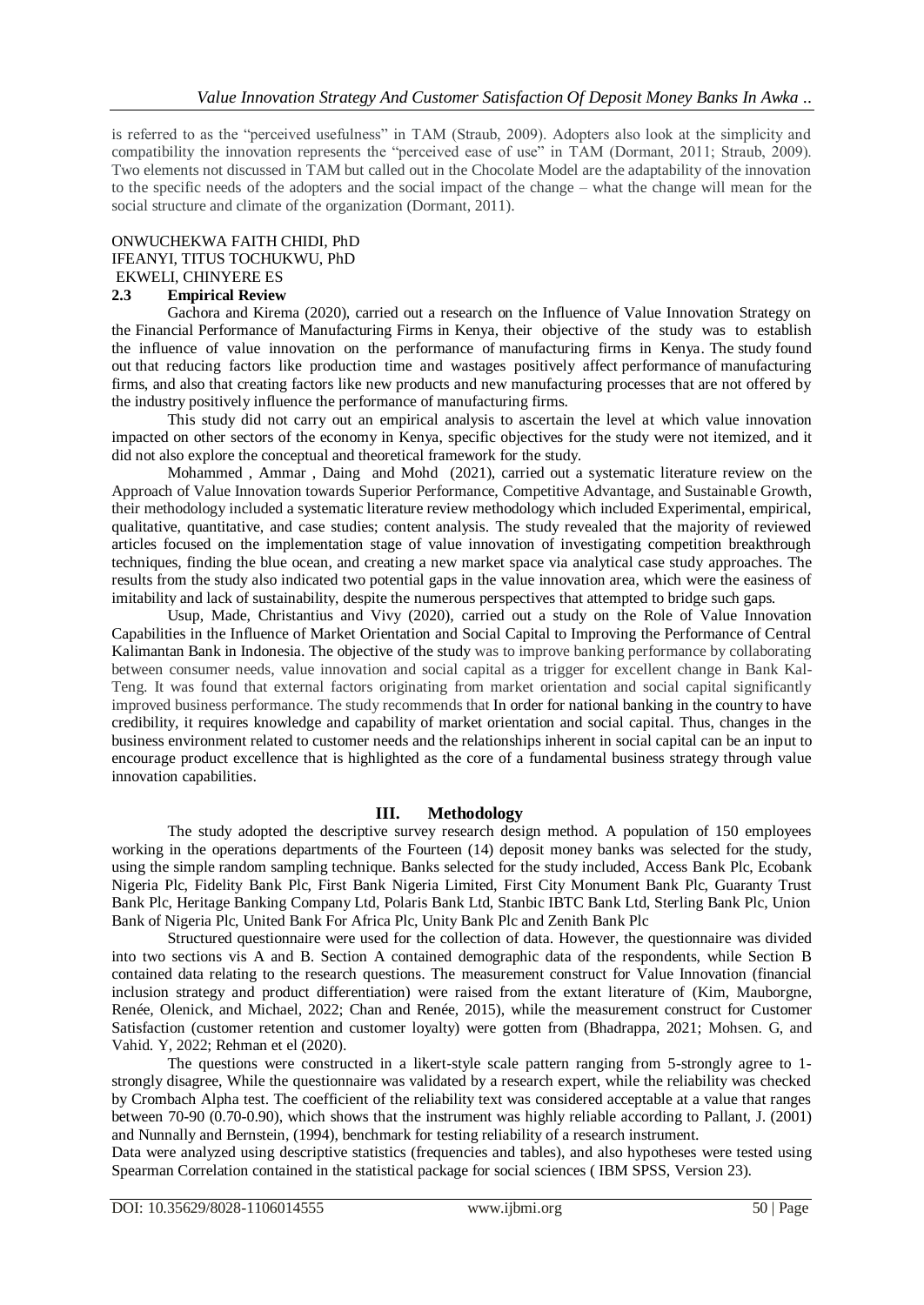#### **4.1 Data Presentation and Analysis**

From the questionnaire issued to the respondents of the 14 banks in Awka South under study, data were collated, gathered, analyzed and interpreted. The descriptive statistic was used to analyze the research questions, while the spearman correlation was used to interpret and testing of the hypotheses. The interpretation and analyses which started up with the research questions and afterwards hypotheses are therefore presented below.

#### **4.2 Presentation and Interpretation of Research Questions 1 & 2**

1. To what extent does financial inclusion strategy relates with Customers retention of banks in Awka South, Anambra State?

2. To what degree does Product differentiation relates with Customer loyalty of banks in Awka South, Anambra State?

| <b>Descriptive Statistics</b>                                                                                                        |                |                  |                              |                   |                         |              |  |  |
|--------------------------------------------------------------------------------------------------------------------------------------|----------------|------------------|------------------------------|-------------------|-------------------------|--------------|--|--|
|                                                                                                                                      |                |                  | <b>Bootstrap<sup>a</sup></b> |                   |                         |              |  |  |
|                                                                                                                                      |                |                  |                              |                   | 95% Confidence Interval |              |  |  |
| <b>Operations Department</b>                                                                                                         |                | <b>Statistic</b> | <b>Bias</b>                  | <b>Std. Error</b> | Lower                   | <b>Upper</b> |  |  |
| <b>Fund Transfer Unit</b>                                                                                                            | N              | 150              | $\Omega$                     | $\Omega$          | 150                     | 150          |  |  |
| Teller Unit<br><b>Customer Service Unit</b>                                                                                          | Mean           | 1.7826           | $-.0037$                     | .1660             | 1.4783                  | 2.1293       |  |  |
|                                                                                                                                      | Std. Deviation | .79524           | $-02216$                     | .07337            | .61935                  | .90235       |  |  |
|                                                                                                                                      | Variance       | .632             | $-.029$                      | .112              | .384                    | .814         |  |  |
| Individuals and businesses                                                                                                           | N              | 150              |                              |                   | 150                     | 150          |  |  |
| have access to useful and                                                                                                            | Mean           | 2.1739130        | $-.0043913$                  | .2235698          | 1.7391304               | 2.6510693    |  |  |
| affordable financial products Std. Deviation                                                                                         |                | 1.11404969       | $-.04064901$                 | .17189543         | .70592013               | .80295366    |  |  |
| and services that meet their                                                                                                         | Variance       |                  |                              |                   |                         |              |  |  |
| needs – transactions.<br>payments, savings, credit and                                                                               |                | 1.241            | $-0.059$                     | .366              | .498                    | 1.968        |  |  |
| insurance.                                                                                                                           |                |                  |                              |                   |                         |              |  |  |
| Financial inclusion aims to                                                                                                          | N              | 150              | ∩                            |                   | 150                     | 150          |  |  |
| bring in digital financial                                                                                                           | Minimum        | 1.00             |                              |                   |                         |              |  |  |
| solutions for the                                                                                                                    | Maximum        | 5.00             |                              |                   |                         |              |  |  |
| economically                                                                                                                         | Mean           | 1.7391           | $-.0031$                     | .2220             | 1.3478                  | 2.2174       |  |  |
| underprivileged people who                                                                                                           | Std. Deviation | 1.05388          | $-06085$                     | .24432            | .79921                  | .75546       |  |  |
| serve as banks customers.                                                                                                            | Variance       | 1.111            | $-0.065$                     | .481              | .249                    | 2.118        |  |  |
| Accounts with minimum                                                                                                                | $\mathbf N$    | 150              |                              | 0                 | 150                     | 150          |  |  |
| common facilities such as no Mean                                                                                                    |                | 1.3043           | $-.0039$                     | .1103             | 1.0870                  | 1.5217       |  |  |
| minimum deposit balance                                                                                                              | Std. Deviation | .55880           | $-0.02851$                   | .11331            | .68810                  | .73048       |  |  |
| and withdrawal of cash at<br>bank branch and ATMs.                                                                                   | Variance       |                  |                              |                   |                         |              |  |  |
| receipt/ credit of money                                                                                                             |                |                  |                              |                   |                         |              |  |  |
| through electronic payment                                                                                                           |                | .312             | $-.018$                      | .116              | .083                    | .534         |  |  |
| channels, facility of                                                                                                                |                |                  |                              |                   |                         |              |  |  |
| providing ATM card are all                                                                                                           |                |                  |                              |                   |                         |              |  |  |
| initiatives of financial inc                                                                                                         |                |                  |                              |                   |                         |              |  |  |
| Rewards or discounts to<br>customers and first-timers<br>can encourage them to buy<br>again, and retain patronage<br>with your bank. | $\mathbf N$    | 23               | $\Omega$                     | $\Omega$          | 23                      | 23           |  |  |
|                                                                                                                                      | Mean           | 1.3913           | .0002                        | .1156             | 1.1739                  | 1.6522       |  |  |
|                                                                                                                                      | Std. Deviation | .58303           | $-0.01729$                   | .08912            | .72174                  | .73048       |  |  |
|                                                                                                                                      | Variance       | .340             | $-0.012$                     | .101              | .178                    | .534         |  |  |
| Valid N (listwise)                                                                                                                   | N              | 23               | $\Omega$                     | $\Omega$          | 23                      | 23           |  |  |

**Table 4. 1**

Table 4.1 represents the first research question which tried to examine the extent to which financial inclusion strategy relates with Customers retention of banks in Awka South, Anambra State. The descriptive details indicates a positive standard deviation of its upper limits at a value more progressive of a total sum of .80295366 which ranged (.80295366, .75546, .73048 and .73048) which indicates a value above .50. The response further shows that financial inclusion strategy is more appreciated in the banking industry, in that it impact is much felt and leading to an improved performance and thereby aiding customer retention.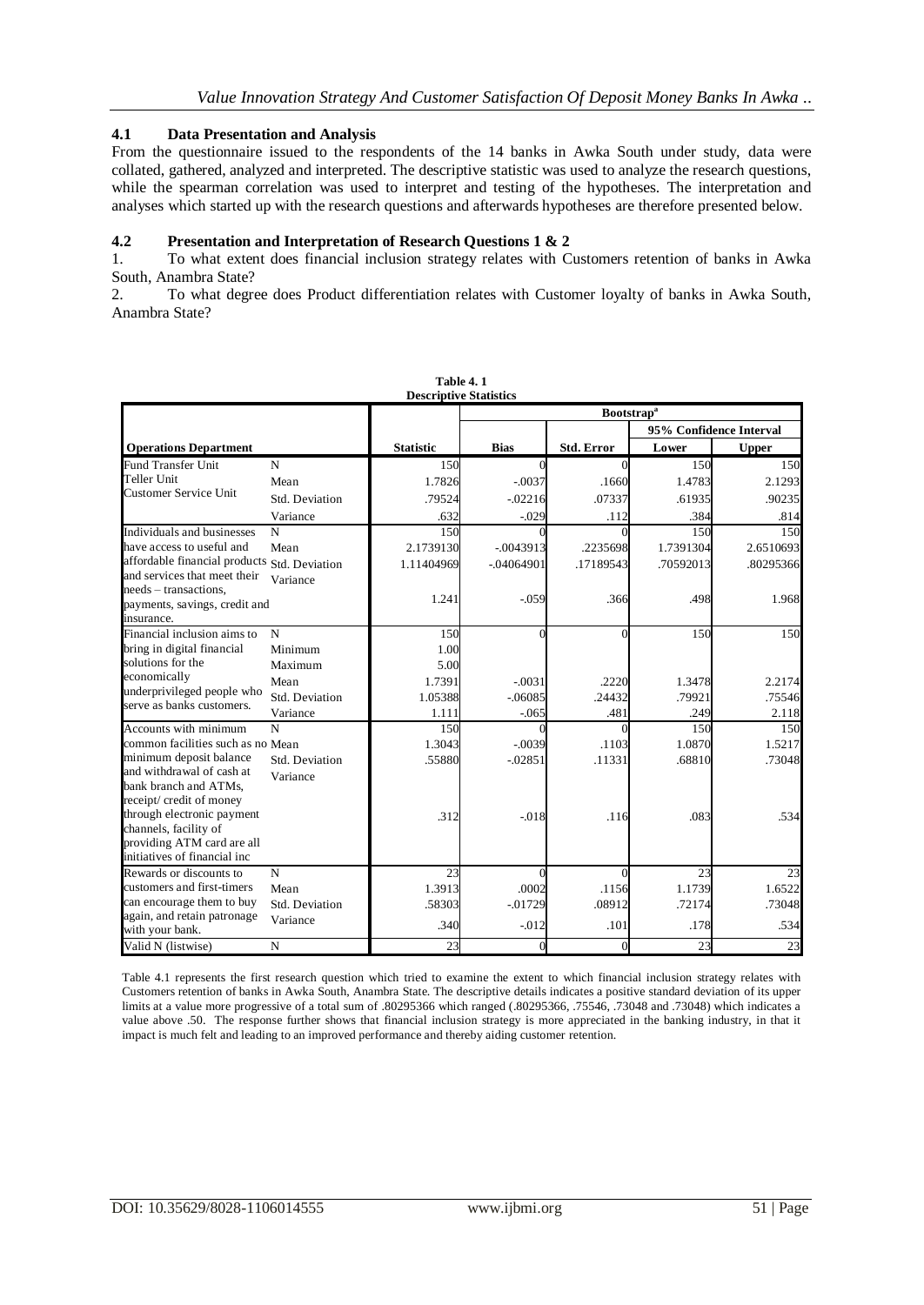|                                                                                                                                                                                    | <b>Descriptive Statistics</b> |                  |                   |             |                              |                         |              |  |
|------------------------------------------------------------------------------------------------------------------------------------------------------------------------------------|-------------------------------|------------------|-------------------|-------------|------------------------------|-------------------------|--------------|--|
|                                                                                                                                                                                    |                               |                  |                   |             | <b>Bootstrap<sup>a</sup></b> |                         |              |  |
|                                                                                                                                                                                    |                               |                  |                   |             |                              | 95% Confidence Interval |              |  |
| <b>Operations Department</b>                                                                                                                                                       |                               | <b>Statistic</b> | <b>Std. Error</b> | <b>Bias</b> | Std. Error                   | Lower                   | <b>Upper</b> |  |
| <b>Fund Transfer Unit</b>                                                                                                                                                          | $\mathbf N$                   | 150              |                   | $\Omega$    | $\bf{0}$                     | 150                     | 150          |  |
| Teller Unit                                                                                                                                                                        | Mean                          | 1.7826           |                   | $-.0021$    | .1631                        | 1.4783                  | 2.0870       |  |
| <b>Customer Service Unit</b>                                                                                                                                                       | <b>Std. Deviation</b>         | .79524           |                   | $-0.02273$  | .07941                       | .58977                  | .90453       |  |
|                                                                                                                                                                                    | <b>Variance</b>               | .632             |                   | $-.029$     | .121                         | .348                    | .818         |  |
|                                                                                                                                                                                    | <b>Kurtosis</b>               | $-1.254$         | .935              | .213        | .539                         | $-1.809$                | .194         |  |
| Product differentiation is                                                                                                                                                         | N                             | 150              |                   |             |                              | 150                     | 150          |  |
| fundamentally a marketing                                                                                                                                                          | Mean                          | 1.8696           |                   | .0046       | .2392                        | 1.4783                  | 2.3913       |  |
| strategy that encourages                                                                                                                                                           | <b>Std. Deviation</b>         | 1.14035          |                   | $-0.04423$  | .27249                       | .50687                  | .95518       |  |
| consumer to choose one brand                                                                                                                                                       | <b>Variance</b>               | 1.300            |                   | $-0.025$    | .572                         | .257                    | 2.419        |  |
| or product over another in a<br>crowded field of competitors                                                                                                                       | <b>Kurtosis</b>               | 3.588            | .935              | $-446$      | 3.074                        | $-2.113$                | 9.611        |  |
| <b>Product Differentiation</b>                                                                                                                                                     | $\mathbf N$                   | 150              |                   |             | 0                            | 150                     | 150          |  |
| identifies the qualities that set                                                                                                                                                  | Mean                          | 1.5652           |                   | $-0.0013$   | .1723                        | 1.2609                  | 1.9130       |  |
| one product apart from other                                                                                                                                                       | <b>Std. Deviation</b>         | .84348           |                   | $-0.03884$  | .16222                       | .48698                  | .70514       |  |
| similar products and uses those                                                                                                                                                    | <b>Variance</b>               | .711             |                   | $-.038$     | .260                         | .237                    | 1.221        |  |
| differences to drive consumer<br>choice.                                                                                                                                           | <b>Kurtosis</b>               | 1.885            | .935              | $-.470$     | 2.159                        | $-1.508$                | 6.970        |  |
| Customers have an extent of                                                                                                                                                        | N                             | 150              |                   |             |                              | 150                     | 150          |  |
| emotional ties to the product and $Mean$                                                                                                                                           |                               | 1.7826           |                   | .0143       | .2387                        | 1.3478                  | 2.2609       |  |
| services of banks that they are<br>loyal to.                                                                                                                                       | <b>Std. Deviation</b>         | 1.16605          |                   | $-0.03926$  | .22256                       | .64728                  | .81393       |  |
|                                                                                                                                                                                    | <b>Variance</b>               | 1.360            |                   | $-.041$     | .482                         | .419                    | 2.292        |  |
|                                                                                                                                                                                    | <b>Kurtosis</b>               | 1.797            | .935              | $-0.010$    | 2.418                        | $-1.277$                | 8.169        |  |
| Customers will cling to their<br>banks operational procedures<br>hence they enjoy to a large<br>extent certain benefits that<br>improves their wellbeing.<br><b>Strongly Agree</b> | $\mathbf N$                   | 150              |                   |             | 0                            | 150                     | 150          |  |
|                                                                                                                                                                                    | Mean                          | 1.4783           |                   | $-.0002$    | .1004                        | 1.2609                  | 1.6957       |  |
|                                                                                                                                                                                    | <b>Std. Deviation</b>         | .51075           |                   | $-0.01070$  | .01643                       | .44898                  | .91075       |  |
|                                                                                                                                                                                    | <b>Variance</b>               | .261             |                   | $-.011$     | .016                         | .202                    | .261         |  |
|                                                                                                                                                                                    | <b>Kurtosis</b>               | $-2.190$         | .935              | .237        | .405                         | $-2.190$                | $-.709$      |  |
| Valid N (listwise)                                                                                                                                                                 | N                             | 150              |                   | $\theta$    | $\bf{0}$                     | 150                     | 150          |  |

 **Table 4.2**

#### **Source: Field Survey (IBM SPSS Version 23- as analyzed in 2022).**

Table 4.2 represents the second research question which was established to determine the degree to which Product differentiation relates with Customer loyalty of banks in Awka South, Anambra State. The descriptive details indicates a positive standard deviation of its upper limits at a value more progressive of a total sum of .90453 (.95518, .70514, .81393. and .91075), which indicates a value above .50. The response further shows that product differentiation is more appreciated in the banking industry, in that it impact is much felt and leading to an improved performance and thereby aiding customer loyalty.

#### **4.3 Test of Hypotheses I and 2**

**Ho1:** There is no significant relationship between financial inclusion strategy and Customers retention of banks in Awka South, Anambra State.

|                  |                               | <b>Spearman Correlations</b>                   |                                     |                           |
|------------------|-------------------------------|------------------------------------------------|-------------------------------------|---------------------------|
|                  | <b>Control Variables</b>      |                                                | <b>Customer</b><br><b>Retention</b> | <b>Customer Retention</b> |
| <b>Financial</b> |                               | InclusionSpearman Correlation---------P-value  |                                     | .-980                     |
| strategy         | Significance (2-tailed)       |                                                |                                     | .081                      |
|                  | df                            |                                                |                                     | 20                        |
|                  | <b>Bootstrap</b> <sup>a</sup> | <b>Bias</b>                                    | .000                                | $-0.058$                  |
|                  |                               | Std. Error                                     | .000                                | .300                      |
|                  |                               | 95% Confidence Interval Lower                  | 1.000                               | $-484$                    |
|                  |                               | Upper                                          | 1.000                               | .720                      |
| <b>Financial</b> |                               | inclusionSpearman Correlation----------Z-value | .870                                | .870                      |
| <b>Strategy</b>  | Significance (2-tailed)       |                                                | .081                                |                           |
|                  | df                            |                                                | 20                                  | $\bf{0}$                  |
|                  | <b>Bootstrap</b> <sup>a</sup> | <b>Bias</b>                                    | $-.058$                             | .000                      |
|                  |                               | Std. Error                                     | .300                                | .000                      |

**Table 3**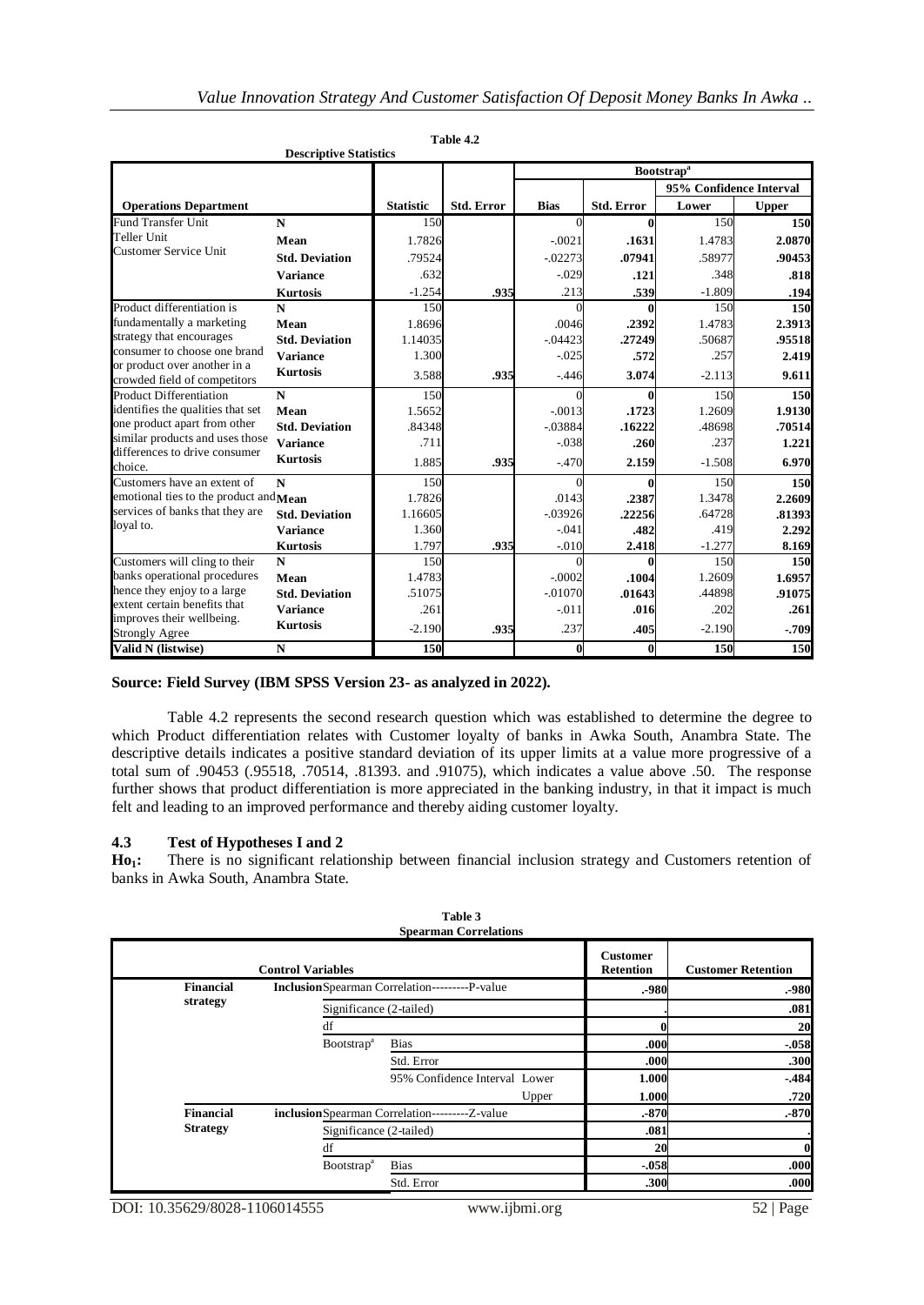| 95%<br>∟ower<br>∟onfidence Interval | 40<br>. 104 | .000 |
|-------------------------------------|-------------|------|
| T T<br>Jpper<br>$\sim$<br>.<br>--   | .720        | .000 |

a. **Correlation is significant at the 0.05 level (2-tailed).**

The table above shows a Spearman Correlation Coefficient conducted to examine the extent of the relationship that exists between financial inclusion strategy and Customer Retention. The results of the test of hypothesis reveal that P-value from the calculated Correlation of (.-980) < .05. As the rule was established that if the calculated P-value from the table is less than .05. Therefore, the null hypothesis is rejected. Hence, there is a significant relationship between Financial Inclusion Strategy and Customer Retention of Banks in Awka South, Anambra State. More so, the Z-value is .-870, indicating that there is a strong positive relationship between Financial Inclusion Strategy and Customer Retention of Banks in Awka South, Anambra State. This indicates that inclusion of value innovation very beneficial to achieve customer satisfaction of banks in Awka South, Anambra State, and also it is very vital for sustainable customer retention in this era of global dynamism of business environment.

**Ho2:** Product differentiation has no significant relationship with Customer loyalty of banks in Awka South, Anambra State.

| <b>Spearman Correlations</b> |                         |                                     |                                     |       |                            |                             |  |
|------------------------------|-------------------------|-------------------------------------|-------------------------------------|-------|----------------------------|-----------------------------|--|
| <b>Control Variables</b>     |                         |                                     |                                     |       | <b>Customer</b><br>Loyalty | <b>Customers</b><br>Loyalty |  |
|                              | Product differentiation | Spearman Correlation--------P-value |                                     |       | $-567$                     | $-.567$                     |  |
|                              |                         | Significance (1-tailed)             |                                     |       |                            | .115                        |  |
|                              |                         | df                                  |                                     |       |                            | 20                          |  |
|                              |                         | Bootstrap <sup>a</sup>              | <b>Bias</b>                         |       | .000                       | .005                        |  |
|                              |                         |                                     | Std. Error                          |       | .000                       | .166                        |  |
|                              |                         |                                     | 95% Confidence                      | Lower | 1.000                      | $-566$                      |  |
|                              |                         |                                     | Interval                            | Upper | 1.000                      | .110                        |  |
|                              | Product Differentiation |                                     | Spearman Correlation--------Z-value |       | $-267$                     | $-.267$                     |  |
|                              |                         | Significance (1-tailed)             |                                     |       | .115                       |                             |  |
|                              |                         | df                                  |                                     |       | 20                         | 0                           |  |
|                              |                         | <b>Bootstrap</b> <sup>a</sup>       | <b>Bias</b>                         |       | .005                       | .000                        |  |
|                              |                         |                                     | Std. Error                          |       | .166                       | .000                        |  |
|                              |                         |                                     | 95% Confidence                      | Lower | $-.566$                    | 1.000                       |  |
|                              |                         |                                     | Interval                            | Upper | .110                       | 1.000                       |  |

**Table 4**

b. **Correlation is significant at the 0.05 level (2-tailed).**

The table above shows a Spearman Correlation Coefficient conducted to examine the degree of the relationship that exists between Product differentiation and Customer.

## **4.4 Discussion of findings**

Based on the statistical result of hypotheses, it was revealed that there is a positive and significant relationship between value innovation and customer satisfaction of banks in Awka South, Anambra State, Nigeria. This indicates that the inclusion of value innovation strategies by banks in Awka South, Anambra State of Nigeria will create an avenue where customers will appreciate the services and products of their banks, and trusting the competence of innovative strategies to augur well for their benefits and satisfaction in the long run. However, the findings as established in the study correlates with the findings of Forooz, Samira, Farzaneh, Nazanin, & Mahboobeh, (2013) that Loyal customers are indeed crucial to business survival, and also that many companies use defensive marketing strategies to increase their market share and profitability by maximizing Customer retention.

The finding of the study also reveals that there exist a high degree of relationship between product differentiation and customer loyalty; thus, a differentiated product can increase brand loyalty and even survive a higher price point. However, if a product is perceived to be better in some way than its competitors, consumers will consider it worth the higher price. Using a differentiation strategy means that a firm is competing based on uniqueness rather than price and is seeking to attract a broad market, and a firm following a differentiation strategy attempts to convince customers to pay a premium price for its good or services by providing unique and desirable features (Wheelen, 2021).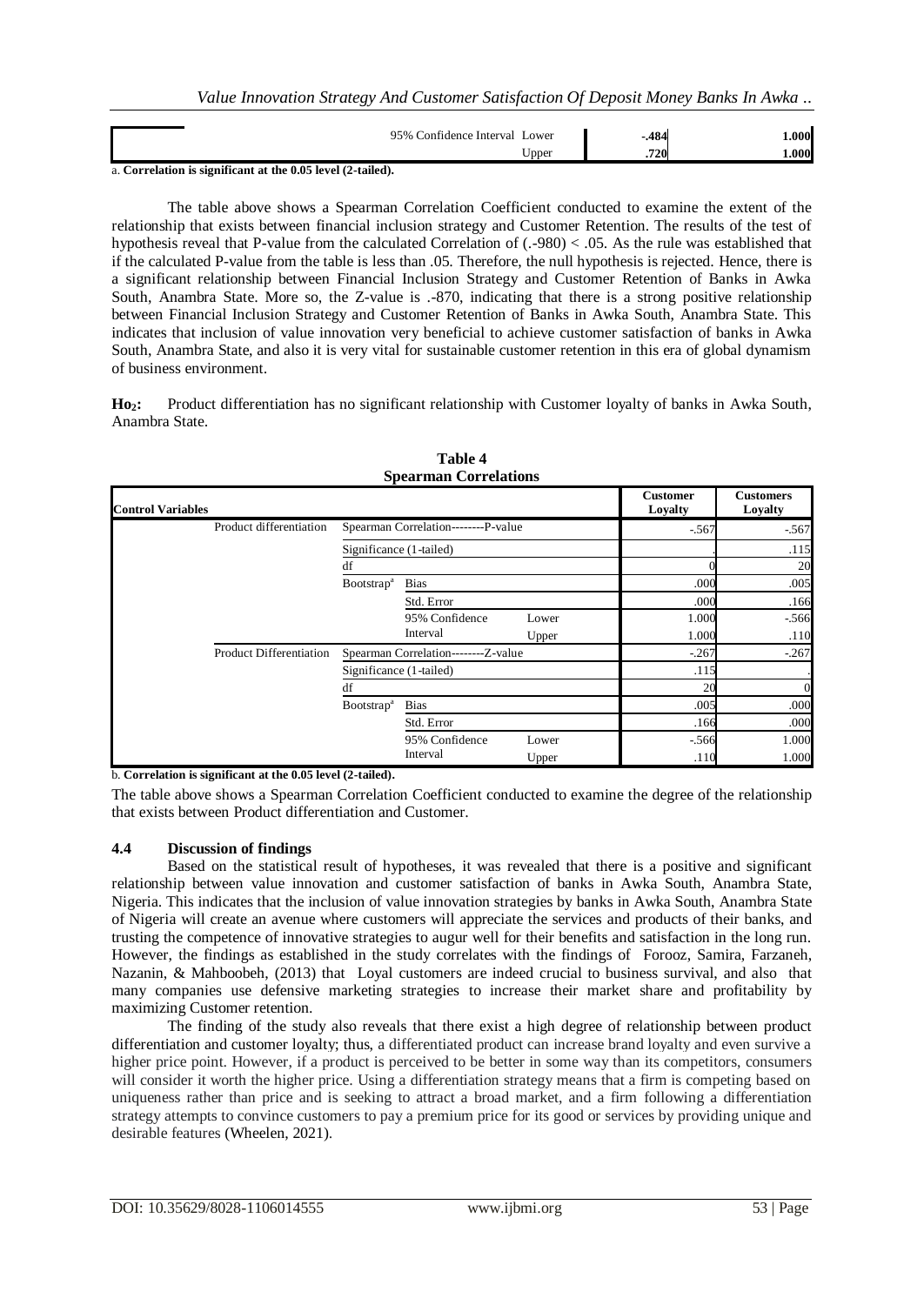#### **5.1 Conclusion**

Based on the findings of this study, it was concluded that banks inclusion of value innovation strategies will help to create customers satisfaction, and ensure that they survive the unpredictable economic environment, hence the components of value innovation is properly adopted in the same bank settings.

#### **5-2 Recommendations**

1. The study recommends that for banks to achieve Customer retention the financial inclusion strategy should be adopted, this will help to sustain the operational activities of banks, and also pave way for the acceptance of innovative measures by customers through;

i. Open communication with customers and its employees to ascertain their individual perceptions of the intended or existing innovation in the banks.

ii. Risk-taking culture having in mind that not every innovation may work out and risk-taking doesn't come naturally to everyone.

iii. Empowerment of customers and employees through awareness campaign, training and development to keep them abreast of the available innovations, and its usefulness in organizations.

iv. Agile decision-making.

2. The study also recommends that venturing into product differentiation strategy will ensure that banks customers are attached to its products and services, thereby ensuring their loyalty.

#### **References**

- [1]. Adinan, B. S. & Abukari, M. (2013). The Effect of Product Differentiation on Profitability in the Petroleum Industry Of Ghana. *European Journal of Business and Innovation Research*, 1(4), 49-65.
- [2]. Badania, S. (2011). Research and Development Solutions. Retrieved from: Http://www. Rdsolutions . Pl/Wp-Content Uploads /2010 /08/ Badanie Satysfakcji\_Klientow.Pdf.
- [3]. Baregheh, A., Rowley, J., & Sambrook, S. (2009). Towards a Multidisciplinary Definition of Innovation. Management Decision, 47(8), 1323-1339.
- [4]. Bhadrappa, H. (2021). Customer Satisfaction at M/S Sindol Bajaj Bidar. *Iconic Research and Engineering Journals.* Volume 4 Issue 12 | ISSN: 2456-8880.
- [5]. Bhadrappa, H. (2021). Study of Banking Services Provided By Banks in India, *International Research Journal of Humanities and Interdisciplinary Studies* (www.irjhis.com), Volume: 2, Issue: 6, Year: June 2021, Page No: 06-12, Available at: http://irjhis.com/paper/IRJHIS2106002.pdf.
- [6]. Boohene, R., Agyapong, G. K. , & Gonu, E. (2013).Factors influencing the retention of customers of Ghana commercial bank within the Agona Swedru Municipality, *International Journal of Marketing Studies*, 5(4), 82-95. doi.org/10.5539/ijms.v5n4p82.
- [7]. Buttle,F.(2004). Customer relationship management: concepts and tools. Elsevier, *Oxford University Press.*
- [8]. Central Bank of Nigeria. (2017). The Nigerian financial system at a glance Retrieved from https://www.cbn.gov.ng/Out/2017/CCD/THE%20Nigeria.
- 
- [9]. Central Bank of Nigeria. (2018). First Half 2018, Economic Report.<br>[10]. Central Bank of Nigeria. (2021). "List of Licensed Commercial [10]. Central Bank of Nigeria. (2021). ["List of Licensed Commercial Banks, As of January 2021".](https://www.cbn.gov.ng/Supervision/Inst-DM.asp)Abuja: [Central Bank of Nigeria.](https://en.wikipedia.org/wiki/Central_Bank_of_Nigeria)  Retrieved 26 February 2021.
- [11]. Chan, K.W. and Reneé, M. (2015). Red Oceans Traps—The Mental Models That Undermine Market-Creating Strategies. *Harvard Business Review Press*, Boston.
- [12]. Danish, R. Q, Ahmad, F., Ateeq, A., Ali, H. Y., & Humayon, A. A. (2015). Factors affecting customer retention in telecom sector of Pakistan. *American Journal of Marketing Research*, 1(2), 28-36.
- [13]. De Waal, A., Maritz, A., & Shieh, C. (2010). Managing Innovation: A typology of theories practiced-based applications for New Zealand firms, *International Journal of Innovation Organization.* 3(2), 35-57.
- [14]. Dormant, D. (2011). *The Chocolate Model of Change*. San Bernadino, CA
- [15]. Ebele, O. C., Chigozie, M. P. and Eberechukwu, O. E. (2018). Applicability of blue ocean strategy among selected manufacturing firms in south-east, Nigeria. *Scholars Journal of Economics, Business and Management,* 5(10): 916-27.
- [16]. Forooz, P. Samira, D Farzaneh, G. Nazanin, S. & Mahboobeh, A. (2013). The Impact Of Product Innovation On Customer Satisfaction And Customer Loyalty. *Kuwait Chapter of Arabian Journal of Business and Management Review* Vol. 2, No.5; Jan. 2013. https://www.arabianjbmr.com/pdfs/KD\_VOL\_2\_5/13.pdf.
- [17]. Gachora. S, W, Kinyua. J, M & Kirema. N, M (2020) The Influence of Value Innovation Strategy on the Financial Performance of Manufacturing Firms in Kenya, *The Journal of Social Sciences Research*, ISSN(e): 2411-9458, ISSN(p): 2413-6670, Vol. 6, Issue. 12, pp: 995-1000, 2020.
- [18]. Grzegorz, B. & Jolanta, W. (2011). Customer Satisfaction; Meaning and Methods of Measuring. Marketing and Logistic problems in the Management of Organization (pp.23-41). Chapter II: Publisher: Bielsko-Biała: Wydawnictwo Naukowe.
- [19]. Jibril, M. I. & Mulyani, K. (2021). The Value Innovation Capabilities to Create Powerful Business Strategy: A Case Study on The High Business Performance of An Investment Business in Covid 19 Pandemic, *Proceedings of the International Conference on Industrial Engineering and Operations Management* Sao Paulo, Brazil, April 5 - 8, 2021
- [20]. Karabulut, A. T, (2015). Effects of Innovation Strategy on Firm Performance: A Study Conducted on Manufacturing Firms in Turkey. Procedia – *Journal of Social and Behavioral Sciences.* 2015;195:1338-1347. DOI 10.1016/j.sbspro.2015.06.314.
- [21]. Kavale, S. Mugambi, F., & Namusonge, G. (2016). The effects of product differentiation on corporate growth in selected microfinance banks in kenya, *International Journal for Research in Business, Management and Accounting,* 2(6), 13- 28.
- [22]. Kneipp, J. M. Gomes, C.M., Bichueti, R.S., Frizzo, K., & Perlin, A.P.(2019). Sustainable innovation practices and their relationship with the performance of industrial companies. Rev. Gestão 2019, 26, 94–111.
- [23]. Kim, W. C. & Maubourge, R. (1997). Value innovation. Havard Business Review.
- [24]. Kim, W. C. & Maubourge., R. (2015). Blue ocean strategy: How to create uncontested market space and make the competition irrelevant. *Harvard Business Review Press:* Boston. Harvard Business School Publishing Corporation.